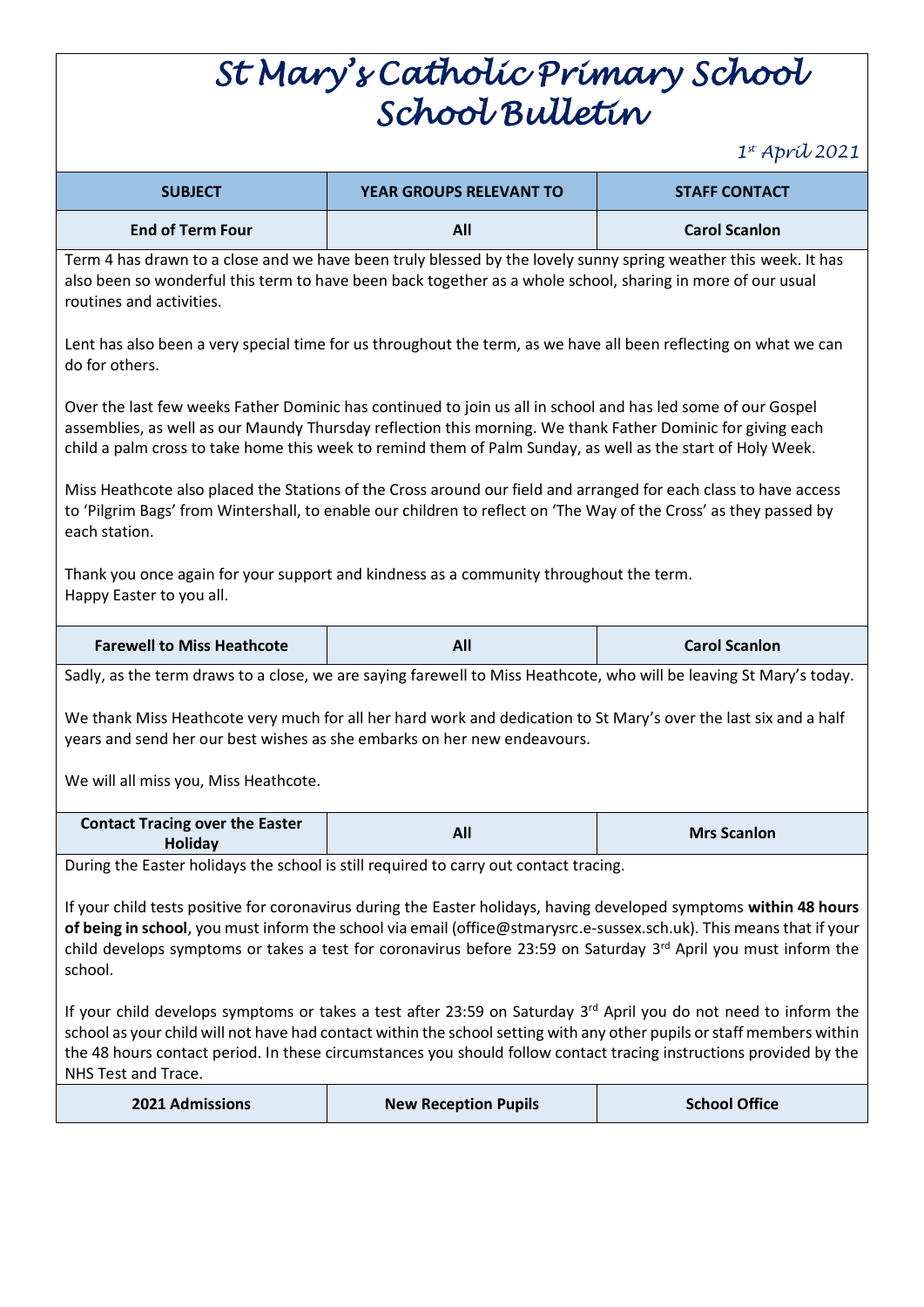Decisions regarding the allocation of our reception class places for September 2021 admissions will be emailed or posted from the East Sussex Admissions team on 16 April from around 9:30am to parents/carers.

We advise parents to accept the place allocated with East Sussex Admissions department assoon as possible. Please be aware, if you choose to refuse the place you may be left without a school place in September.

As the offers date falls into the Easter holiday period, we will be in touch with the families who have been allocated a place after we return to school. Our admissions secretary Tracy Shields will be in school from Wednesday 21<sup>st</sup> April 2021 and will deal with issuing admissions forms and provide additional information after this date.

The deadline for waiting list, appeals, and change of allocation requests is Tuesday 18 May 2021. No new offers will be made before that date, and it is likely to take until mid-June for the majority of offers to be made.

If a parent has applied by 16 March, they should receive a decision on national offer day. If they applied later this will be considered after 18 May.

If a parent has not yet applied, please apply online as soon possible through the East Sussex website. There is no guarantee of a school place.

| <b>Pupil, Parent, Teacher</b> | ALL | <b>School Office</b> |
|-------------------------------|-----|----------------------|
| <b>Consultations</b>          |     |                      |

You will have seen a letter with information on the upcoming Pupil Parent Teacher Consultations which will take place in Term 5 after the Easter holidays. These will once again take place as a phone call as they did back in November last year.

The consultation evenings are planned for the following dates:

**Monday 26th April 15:30 – 18:00 – All Year Groups Wednesday 28th April 15:30 – 18:00 – Year 3, Year 4, Year 5 Thursday 29th April 15:30 – 18:00 - Year R, Year 1, Year 2, Year 6** 

The teachers will be offering 5-minute phone consultations to discuss with parents/carers their child's progress to date, target areas for improvement for the coming months and ways in which we can work in partnership this year to support your child's education at St Mary's.

Signing up sheets will be made available at the end of each school day from Monday 19th April. The sheets will be placed on a chair in the vicinity of the collection points for each class on the school site. Pens will not be made available – please bring your own.

If you usually meet your children at the top of the drive, please can we ask that you take the time to come onto the school site one afternoon to book a slot. If you do not collect your children from school, please contact the school office by phone between the hours of 09:30 and 14:00 from Monday 19th Aprilto arrange a slot.

| Lost Property | <b>ALL</b> | <b>School Office</b> |
|---------------|------------|----------------------|
|---------------|------------|----------------------|

There is a concerning amount of nameless lost property in the basket in the school reception area. Please may we remind you to label **ALL** uniform, particularly at the moment with Covid-19. None of the uniform in lost property has a name in, which makes it very difficult to return to children.

Please could we ask you over the Easter Holidays, to check that **ALL** school uniform is labelled.

Many thanks

| Ukulele Lessons | <b>Green Class</b>                                                                                                | <b>School Office</b> |
|-----------------|-------------------------------------------------------------------------------------------------------------------|----------------------|
|                 | Jkulele lessons are running again. The Ukulele teacher has increased the length of the lessons to make up for the |                      |

Ukulele lessons are running again. The Ukulele teacher has increased the length of the lessons to make up for the missed lessons during lockdown. We ask for a voluntary contribution of £20 to help towards the cost of the